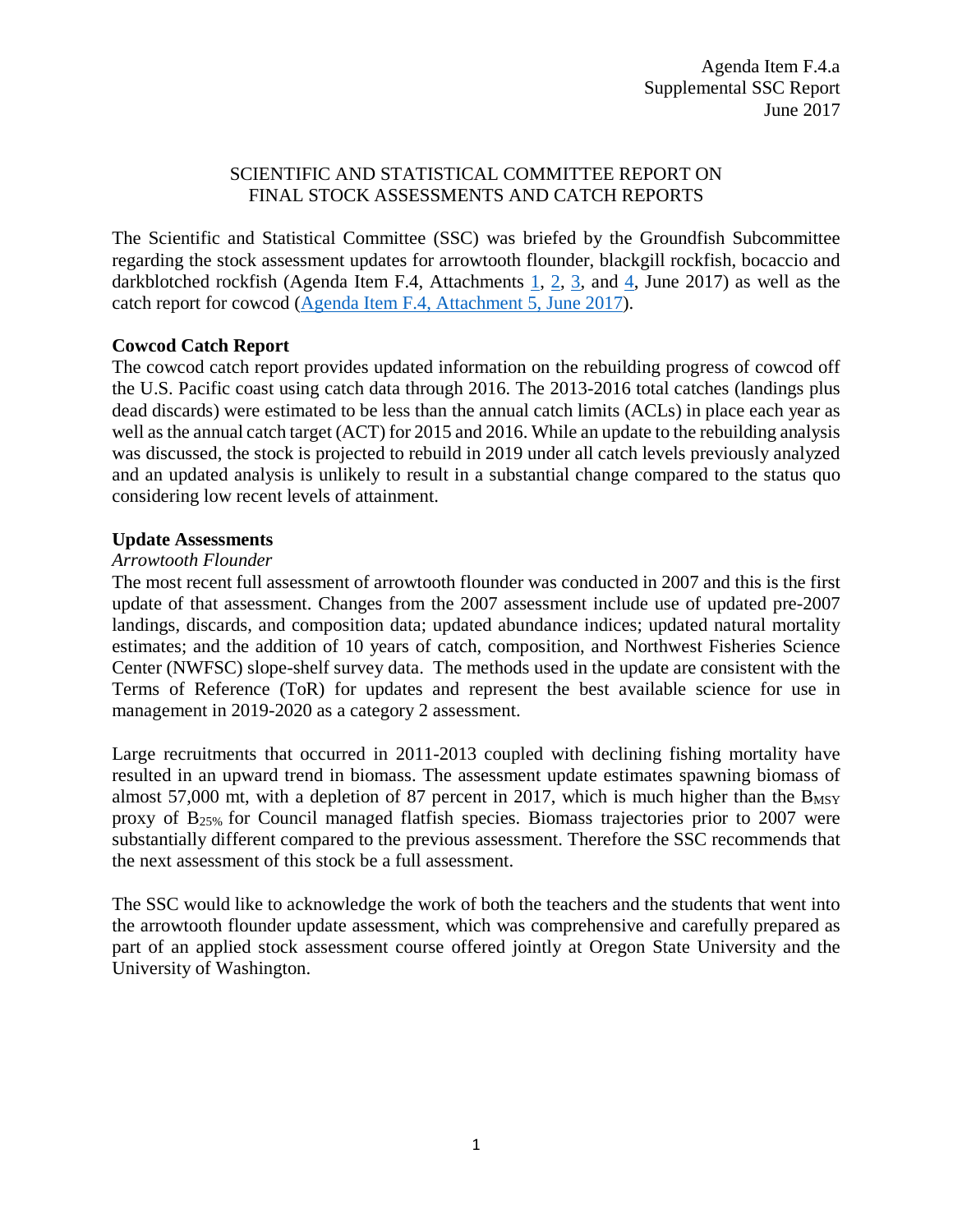# *Blackgill Rockfish*

The most recent full assessment of blackgill rockfish was conducted in 2011 and this is the first update of that assessment. Changes to the model since the last assessment include a new fishery selectivity time block to account for changes in trawl fishery retention since implementation of catch-shares in 2011; updated and corrected maturity; updated fecundity relationships; updated indices of abundance; updated steepness value and recent length and age data. The model results were consistent with the 2011 assessment. The methods used in the update are consistent with the ToR for updates and represent the best available science for use in management in 2019-2020 as a category 2 assessment.

The assessment update estimates depletion in 2017 of 39.4 percent, which is just slightly below the BMSY proxy of B40%. The SSC recommends the next assessment of blackgill rockfish be an update assessment.

### *Bocaccio*

The last full assessment of bocaccio was conducted in 2015. There were only minor changes to the 2015 assessment. These include updated catches for the commercial and recreational fisheries, updated indices of abundance, new fishery and survey length composition data, and the recently updated priors on steepness and natural mortality. In addition, the method used to estimate the juvenile index was changed to correct a methodological error but there was little impact on the results. The methods used in the update are consistent with the ToR for updates and represent the best available science for use in management in 2019-2020 as a category 1 assessment.

The assessment update estimates a depletion in 2015 of 48.6 percent, which is above the  $B_{MST}$ proxy of B40%, in large part due to recent strong recruitment events (1999, 2010 and 2013 yearclasses). The SSC recommends that the next assessment of this stock be an update assessment.

# *Darkblotched Rockfish*

The most recent full assessment of darkblotched rockfish was conducted in 2015 and this is the first update of that stock assessment. Changes to the model include revision of the historical catch estimates, new length and age data, and an updated prior on steepness. A model with parameter values resulting in a lower negative log-likelihood value indicating improved model fit was presented to the Groundfish Subcommittee after the assessment document was submitted for inclusion in the June briefing book. The SSC recommends that this better fitting model be used for management purposes. The methods used in the update are consistent with the ToR for updates and represent the best available science for use in management in 2019-2020 as a category 1 assessment.

The revised assessment update estimates depletion in 2017 of 40.03 percent, which is above the  $B_{MSY}$  proxy of  $B_{40\%}$ . The SSC recommends the next assessment of darkblotched rockfish be an update assessment.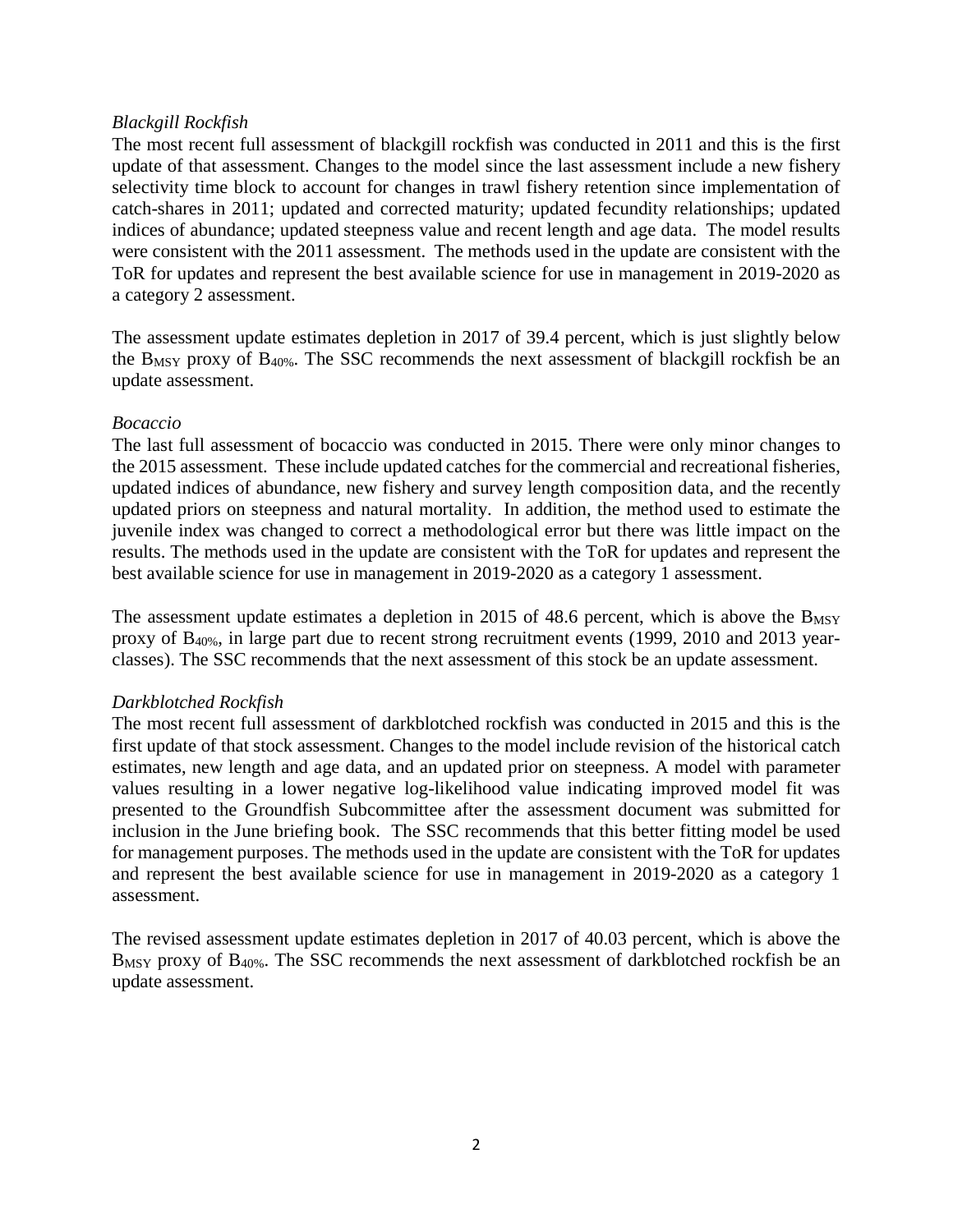### **Estimation of Sigma Values for Scientific Uncertainty**

Although the SSC is recommending category assignments for the update assessments, the sigma values reflecting scientific uncertainty associated with each category are not being assigned at this time, pending the results of the planned review of default sigma values at a September 2017 groundfish subcommittee meeting [\(Agenda Item F.7.a, Supplemental SSC Report, June 2017\)](http://www.pcouncil.org/wp-content/uploads/2017/06/F7a_Sup_SSC_Rpt_Spex_Final_Jun2017BB.pdf). In addition, the default sigma value for darkblotched rockfish as a category 1 stock (0.36) is lower than that derived using values from the decision table (0.43). The higher value may be considered for use in place of the default value.

PFMC 06/10/17 11:45 AM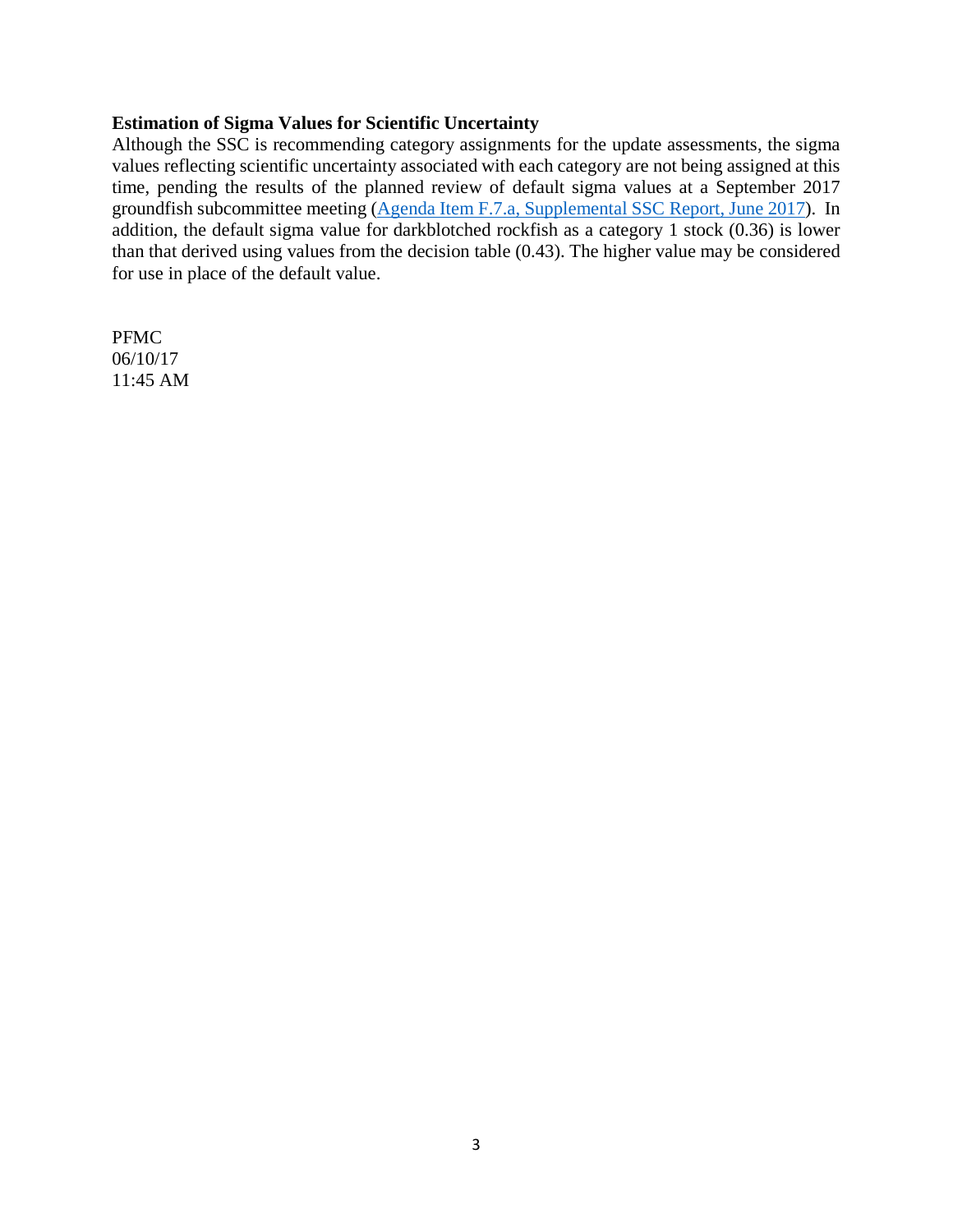# SCIENTIFIC AND STATISTICAL COMMITTEE'S GROUNDFISH SUBCOMMITTEE REPORT ON 2017 CATCH REPORTS AND UPDATE ASSESSMENTS

The Scientific and Statistical Committee's (SSC's) Groundfish Subcommittee met in Spokane on June 7<sup>th</sup> to review one catch report and four update stock assessments. In addition, the subcommittee received a report on some recently identified errors in the California catch reconstructions used in two rockfish assessments.

## **Errors in California Historical Catch Estimates**

Dr. John Field, Southwest Fisheries Science Center (SWFSC), reported to the SSC Groundfish Subcommittee on some errors in the California commercial historical catch reconstruction obtained from the CalCOM website that affected assessments for two rockfish species in 2015. Catch estimates for these species from prior to 1951 were inadvertently doubled and scaling errors were applied to a number of minor market categories in the 1951-1968 time period. The errors affect downloads made from approximately August 2014 to May 2017. A review of the stock assessments conducted using downloads from this time period indicated that the only affected stock assessments were for chilipepper rockfish and canary rockfish. No errors were found in the catch streams in any of the other assessments potentially affected (widow rockfish, black rockfish, China rockfish, bocaccio rockfish, aurora rockfish, or rougheye rockfish).

The Groundfish Subcommittee recommends that the assessment models for chilipepper rockfish and canary rockfish should be rerun using the corrected catch streams to revise overfishing limits (OFLs) and ACLs for 2019-2020 and a recommendation to this effect should be included in the F.7 SSC statement. Reviews of the rerun assessments could be conducted by the Groundfish Subcommittee via webinar or at the September mop-up. Authors for the current round of assessments were made aware of the errors, corrected catch data were made available to address the catch discrepancy, and the revised data were placed on CalCOM to prevent the incorrect catches being used in the assessments in progress. A disclaimer has also been added to the CalCOM website that houses the historical catches to alert other potential users about these errors.

# **Cowcod catch report**

The Cowcod catch report provides updated information on total catch (landings plus dead discards) for 2013-2016 and compares them to the ACLs established for the stock. Total catches (landings + dead discards) were low and well below the ACLs.

### **Arrowtooth Flounder Update Assessment**

This is the first update assessment of the 2007 full assessment for arrowtooth flounder. Key changes from the 2007 assessment include using an updated version of the Stock Synthesis model; updated pre-2007 landings, discards, and composition data; updated natural mortality estimates; and the addition of 10 years of catch, composition, and NWFSC slope-shelf survey data. The vector autoregressive spatial temporal (VAST) modeling approach was used to develop slope-shelf survey indices of abundance instead of the delta-GLMM approach used previously. Some of these data changes led to substantial differences in model results, which could indicate issues with model structure.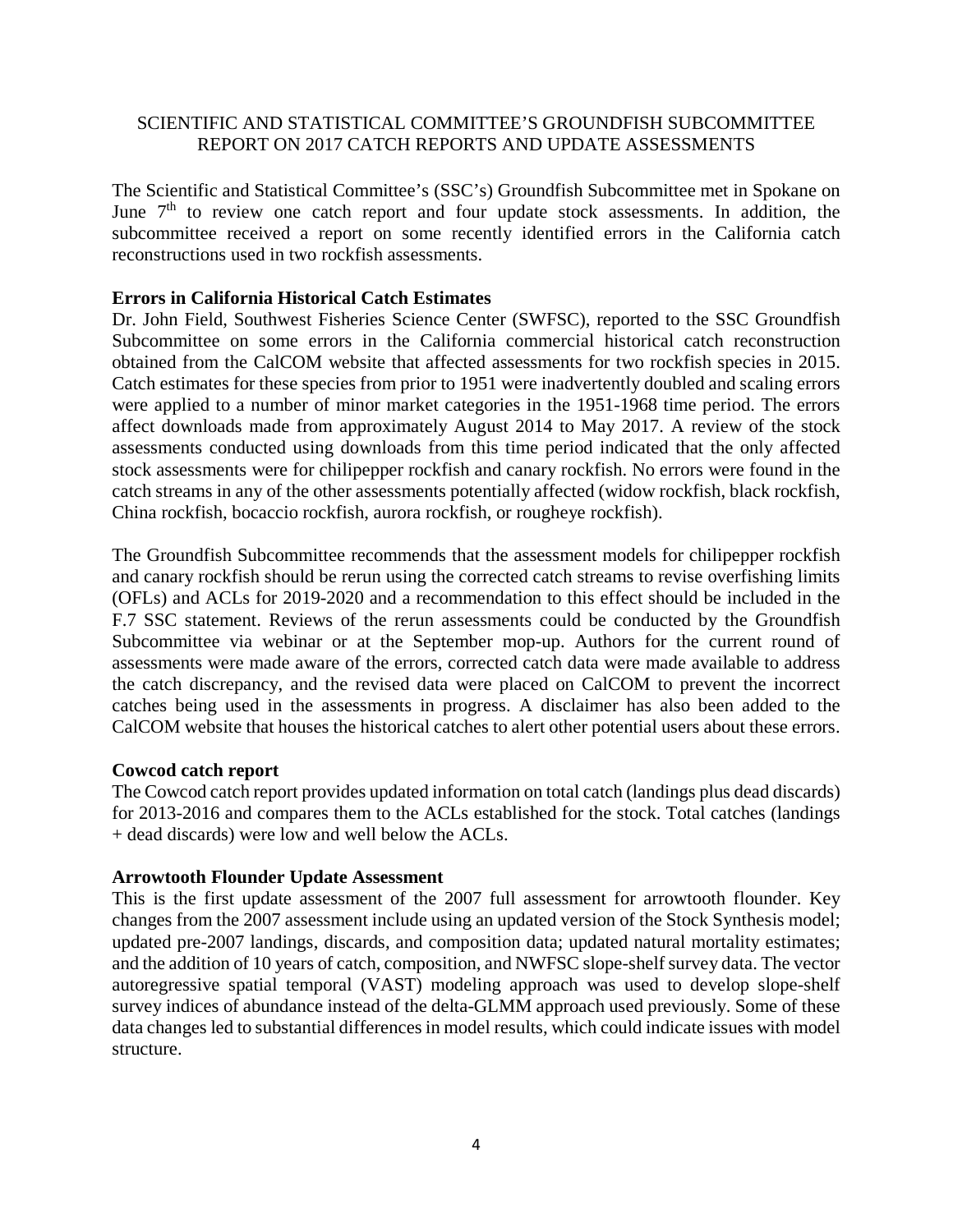Spawning biomass since 2010 has been increasing steadily due to large recruitment in 2011-2013 and declining catches. At the start of 2017, spawning biomass is estimated to be almost 57 thousand mt, which is nearly 87 percent of the unfished level and well above the  $B_{MSY}$  proxy of  $B_{25\%}$  for Council managed flatfish species. Recent catch reconstruction efforts have led to improved catch time-series, which has reduced the sensitivity of the 2017 model to plausible catch alternatives. As a result, the decision table in the update assessment (unlike the 2007 assessment) did not include alternative catch series because catch was no longer deemed a major source of uncertainty. Uncertainty across alternative natural mortality values was maintained. The Groundfish Subcommittee considers this an acceptable departure from strict adherence to the ToRs and recommends that future ToRs be revised to allow updates to include justifiable changes to the axis of uncertainty in decision tables.

This update assessment was conducted as a graduate course in applied stock assessment at Oregon State University (OSU) and the University of Washington, with Drs. David Sampson (OSU) and Owen Hamel (NWFSC) providing training and guidance. The Groundfish Subcommittee acknowledges the work by both the teachers and the 12 students that went into this update.

The Groundfish Subcommittee recommends that the next assessment of this stock be a full assessment due to the duration of time since the last full assessment (more than 10 years) and the identification of areas for model improvement that are outside the scope of an update assessment (e.g., conflicting age and length data series and residual patterns in the fits to length composition data and the NWFSC slope-shelf survey biomass index).

### **Blackgill Rockfish Update Assessment**

The most recent full assessment of blackgill rockfish for the Conception and Monterey International North Pacific Fishery Commission (INPFC) areas was conducted in 2011. The current assessment represents the first update of that 2011 assessment. Changes from the 2011 assessment include using a newer version of the Stock Synthesis software (SS3 version 3.24u); a new fishery selectivity time block to account for changes in trawl fishery retention since implementation of catch-shares in 2011; updated and corrected maturity and updated fecundity relationships; updated steepness value of 0.718 (vs. 0.76) from the most recent meta-analysis; and six additional years of catch, index, and length and age data. In addition, the NWFSC bottom trawl survey index is based on the VAST modeling approach rather than the delta-GLMM approach. These changes led to model results consistent with the 2011 assessment. The natural mortality rate is unchanged. No recruitment deviations were estimated in this assessment, as was the case with the 2011 full assessment.

The assessment update estimates a depletion level in 2017 of 39.4 percent. The Groundfish Subcommittee recommends that the next assessment be an update, as most of the identified issues (e.g., ageing error) could be addressed within an update. However, the availability of data from the Cowcod Conservation Areas, reconsideration of whether it is possible to estimate recruitment deviations, and more sexed age-composition data from the fishery might justify a full assessment.

### **Bocaccio Rockfish Update Assessment**

The most recent full assessment of bocaccio rockfish in the Conception, Monterey and Eureka INPFC regions was conducted during 2015. The current update assessment includes updated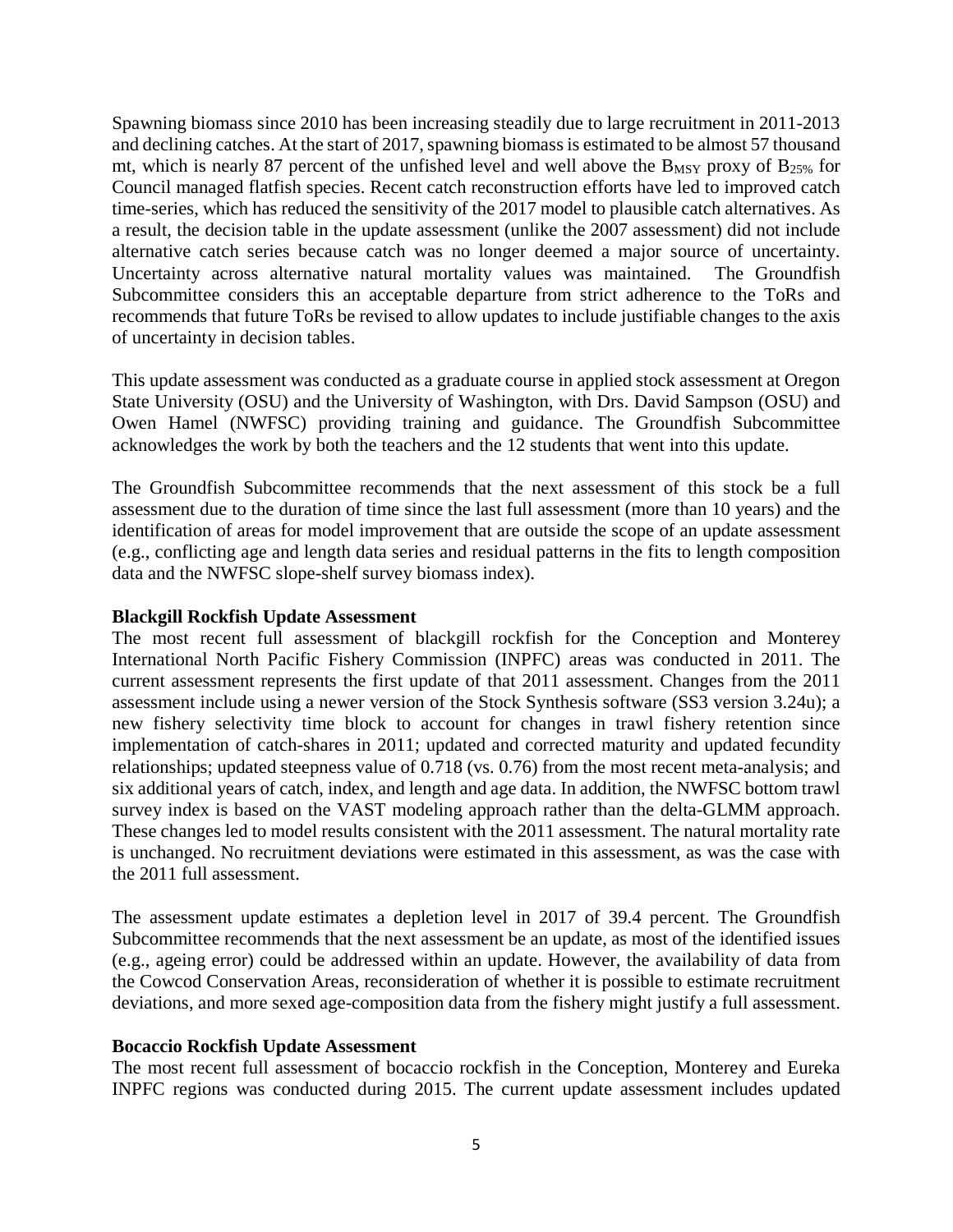recreational catches for 2015 and 2016, updated commercial catches for 2014 and new commercial catches for 2015 and 2016. It also includes new fishery and survey length-composition data. Unlike the previous assessment, the NWFSC bottom trawl survey index, which is extended though 2016 for the update assessment, is based on the VAST modeling approach rather than the delta-GLMM approach. The assessment framework is the same as that for the 2015 assessment, although steepness has been set to the mean of the most recent prior of 0.718 and the prior for natural mortality has been updated. The time-series of spawning output from the current assessment is very similar to that from the 2015 assessment. The 2013 year-class is estimated to be amongst the largest in the recent time-series (past 20-30 years), although it is estimated to be slightly smaller in the current assessment than in the 2015 assessment.

The approach used to update the juvenile index changed from the previous assessment to correct a methodological error, but there was little impact on the results. The approach used to compute the juvenile survey index should be examined further; an updated index based on an improved standardization methodology could be included in the next assessment, even if it is an update.

The assessment estimates a depletion level in 2017 of 48.6 percent, so the stock is now above the B<sub>MSY</sub> proxy of B<sub>40%</sub>. The decision table does not account for uncertainty regarding the 2013 recruitment unlike the 2015 assessment. However, unlike the 2015 assessment, there is now more information on this year-class. The Groundfish Subcommittee recommends that it is not necessary to conduct an assessment of bocaccio rockfish for the next 4-6 years. The next assessment should be an update.

### **Darkblotched Rockfish Update Assessment**

The last full assessment of darkblotched rockfish was conducted in 2015. The current assessment is an update assessment that uses a newer version of the Stock Synthesis modeling framework (SSv3.30.01.12). Changes from the 2015 assessment include an updated catch time series, new survey NWFSC slope-shelf index estimates using the VAST modeling framework, and new length and age data. The historical catch estimates were revised based on a new apportioning to species of unspecified rockfish category in Oregon, but the revised catch time-series is very similar to that used in the 2015 assessment. The NWFSC shelf-slope survey index showed strong increases in 2015 and again in 2016, much of which is a consequence of a strong 2013 year class. The value assumed for steepness (the mean of its prior) was changed from 0.773 in 2015 to 0.72, which results in a slightly downward revision in recent abundance and stock projections.

After the draft assessment document [\(Agenda Item F.4, Attachment 4, June 2017\)](http://www.pcouncil.org/wp-content/uploads/2017/05/F4_Att4_DBRK_2017_Assessment_Update_Full-ElectronicOnly_Jun2017BB.pdf) was produced, a set of model runs was conducted in which input parameters were jittered and found a slightly better fitting model for a small proportion of the runs (negative log likelihood of 1911.31 as opposed to the base model negative log likelihood of 1911.54). The convergence to parameter estimates not associated with the maximum likelihood may be arising for this particular update assessment because some of the selectivity parameters are hitting their bounds. Although the differences between the model documented in the draft assessment and the best model from the jitter runs is very slight, the Groundfish Subcommittee recommended that the parameters hitting bounds be fixed at the limiting bounds and the model re-run. This work was completed after the Subcommittee meeting concluded but prior to the end of the SSC meeting. Also, the jitter analyses were redone and confirmed convergence to maximum likelihood estimates.